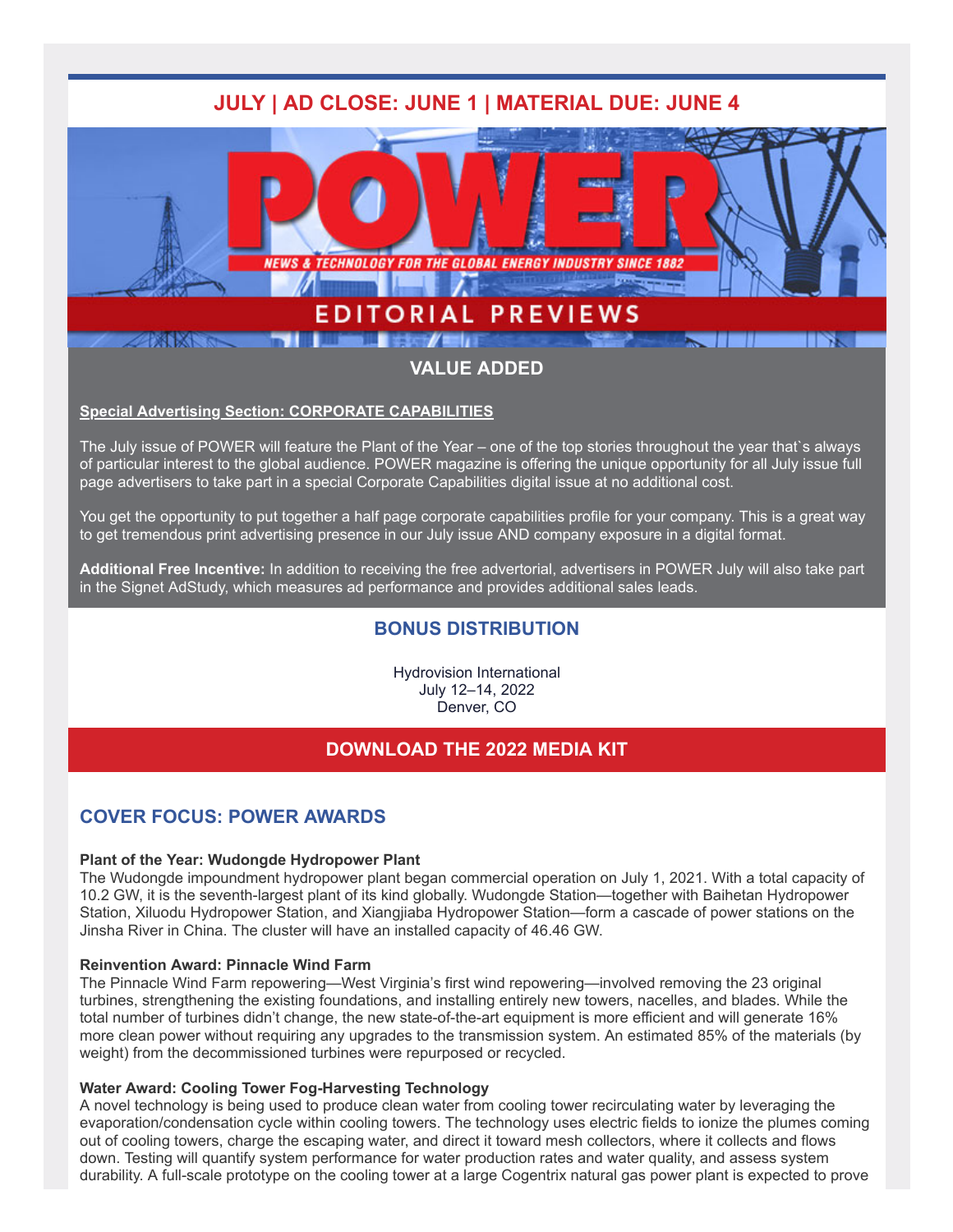the concept with results informing next steps for technology maturation and paving the way to commercialization.

### **Smart Grid Award: PPL Electric Utilities' Smart Grid**

PPL Electric Utilities leverages a smart grid to automatically restore power for customers impacted by outages, often before they even know their power was out. PPL Electric estimates its smart grid has helped customers avoid more than 100 million minutes in the dark and more than 1.2 million outages since 2015. In fact, in 2021, the utility reduced the total number of outages by 34% compared to the average over the past five years. This innovative use of smart grid technology—called Fault Isolation Service Restoration (FISR)—is achieved by deploying sensors and switches across the grid that segment customers into smaller spans.

### **Commercial & Industrial Generation Award: 6.8-MW Community Solar Project**

The City of White Plains, New York, working with the advisory services group at New York Power Authority (NYPA), enlisted DSD Renewables to design, engineer, develop, construct, and finance a nine-site, 6.8-MW community solar and 1.76-MW/8-MWh energy storage portfolio, tripling the amount of solar energy produced in Westchester County. The portfolio is expected to generate more than 8,100 MWh annually as the largest municipal energy project in the county, which includes a mix of canopy, rooftop, and ground-mounted solar systems and energy storage installations at the city's recycling yard, water department, the Department of Public Works, sanitation complex, public ice rink, and multiple parking garages.

### **Distributed Energy Award: Electric Bus Fleet Powered by Solar+Storage at Martha's Vineyard Transit Authority**

In May 2021, Enel X and Martha's Vineyard Transit Authority (VTA), with help from Borrego Solar, began operating a solar-plus-storage microgrid (5-MW/1.5-MWh battery storage system plus 467 kW [AC] of solar power) that powers an all-electric public transportation bus fleet, enabling the community to rely on solar power rather than diesel fuel, thus decreasing risks caused by fuel price fluctuations and pipeline disruptions. The microgrid combines a state-of-the-art solar carport that charges the VTA's fleet with a 1.5 MWh battery storage system, delivering back-up power with always-on dependability.

### **Hydrogen Award: Fukushima Hydrogen Energy Research Field (FH2R)**

FH2R, a project conceived to revitalize Japan's Fukushima Prefecture energy prospects, demonstrates how hydrogen produced from intermittent renewable output can be utilized to help adjust grid fluctuations. The project, which includes a stationary hydrogen fuel cell system, is a notable study in hydrogen's potential role over the full power value system, from production and storage to transport and application.

### **FEATURES**

### **Mid-Year Industry Forecast**

The combination of geopolitical events, high commodity prices, increasing post-pandemic energy demand, and growing decarbonization goals are having wide-ranging effects on the global power industry. This article will examine how rising natural gas prices have allowed coal-fired generation to regain market share (at least temporarily) and highlight the direction experts see things going in the future.

### **Leveraging Digital Confined Space Technologies to Mitigate the Growing Labor Shortage**

Traditionally, confined space monitoring has been performed with one safety attendant monitoring one confined space (1-1 ratio). This traditional safety attendant is responsible for a number of things, but due to a lack of information from inside the confined space, traditional safety attendants are limited in their means to act. Now, more than ever, is the time for energy companies to seize digitalization opportunities to recoup investment and maximize efficiency.

### **HOSTED BY POWER**

**Enhance your brand with participation at these upcoming POWER events. Contact your sales representative for combination advertising and sponsorship packages.**

**Connected Plant Conference** May 23-26, 2022 • Atlanta, GA **[Exhibit/Sponsorship Opportunities](https://ai.omeclk.com/portal/wts/ucmcmsbzzcmbbE4AycyBoAqd%7CD4hmVbvrHPT-7eH~4b)**

**Distributed Energy Conference** October 3-6, 2022 • Denver, CO **[Exhibit/Sponsorship Opportunities](https://ai.omeclk.com/portal/wts/ucmcmsbzzcmbbE4AycyBoAyd%7CD4hmVbvrHPT-7eH~4b)**

**Experience POWER** October 3-6, 2022 • Denver, CO **[Exhibit/Sponsorship Opportunities](https://ai.omeclk.com/portal/wts/ugmcmsbzzcmbbE4AycyBoA%5Ed%7CD4hmVa)**

**LDC Gas Forums** Southeast, Northeast, Mid-continent, Gulf Coast,